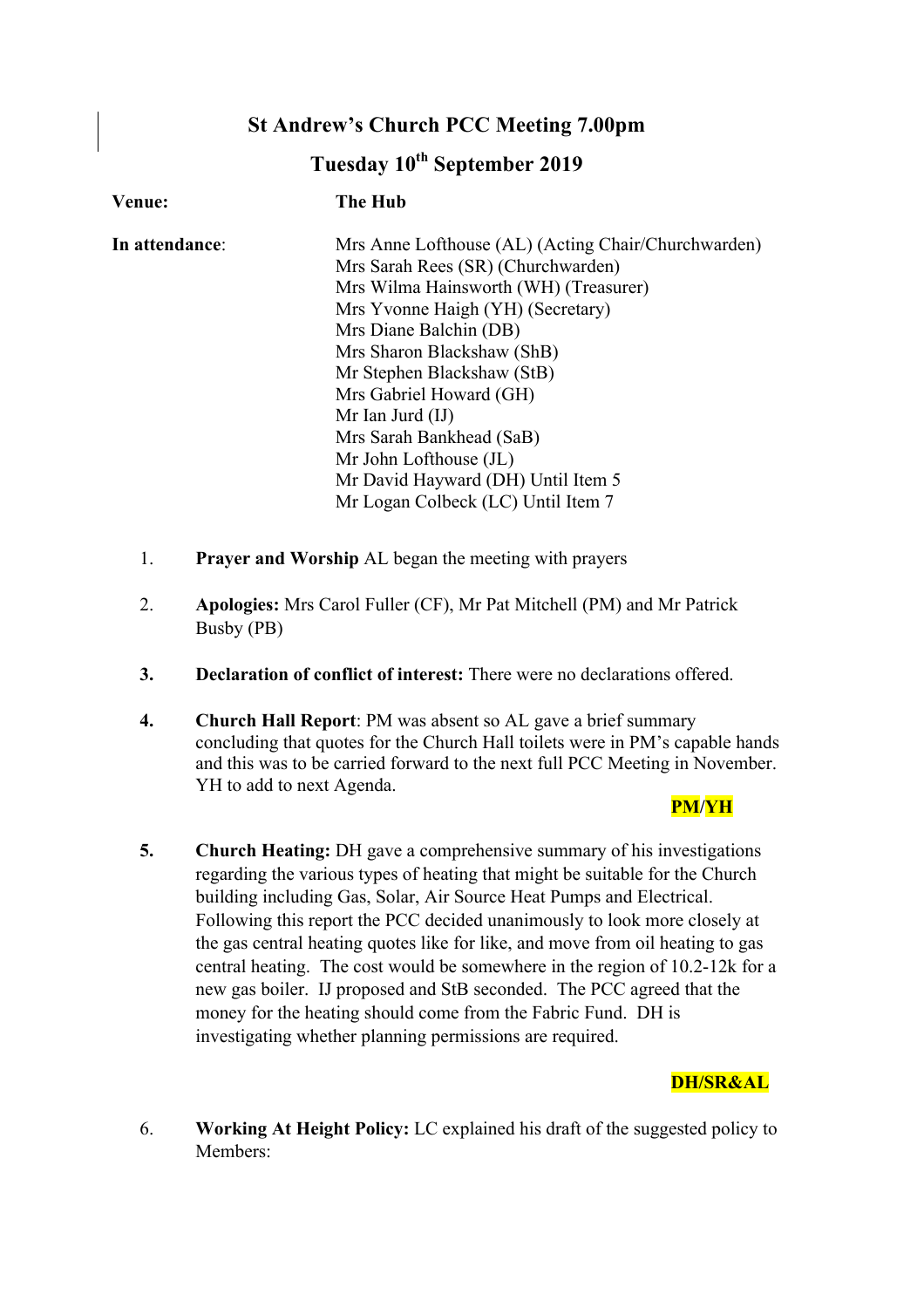(i) **Boiler Room**: The PCC agreed that the asbestos in the boiler room will be dealt with when the boiler is replaced, and preferably under negative pressure. In the meantime, the door to the boiler room must remain locked.

Arrangements for entry are likely to change when the boiler is replaced, but for safety a two man team should be present.

(ii) **Clock Tower**: The use of a scaffold tower is to be placed at the back of the church in order to gain access with the assistance of several people from the Maintenance Team on site to ensure safety.

(iii) **Refilling of the Header Tank:** This will be subject to change with the central heating. In the meantime, a hosepipe could be run to the tank to fill it, being clipped to the wall, and two persons use a ladder to investigate the contents of the tank during refilling.

(iv) **Chandeliers**: This concerns light bulb replacement and flower arrangers. Stepladders will continue to be used. Workers to be warned of the risks and trained accordingly to use two persons for safety.

(v) **Gutters:** Most at head height not a problem. High level ones should be dealt with by local maintenance company who have their own insurance. Possibly using a sucker device annually to clean them. SR will investigate this possibility.

LC will amend the report accordingly, and pass it to the Church Wardens to submit to the Diocese. With the specified amendments, the PCC adopted the suggested Policy unanimously.

**7. Risk Assessments:** Risk assessments need to be carried out for moving the piano to St. Mary's, Bentworth for the concert on the 21<sup>st</sup> September, and also for the moving of the piano for the Remembrance Service in the Village Hall. IJ to liaise with LC to produce a suitable document. **IJ/LC**

The Christmas Tree Festival and Carol Service will also need a Risk Assessment. ShB and DB to liaise with LC to ensure this is in place before  $6<sup>th</sup>$ December 2019.

#### **DB/ShB/LC**

 **&SR**

8. **Safeguarding:** This task has been undertaken by Mrs Diane Palmer (DP). SR has been liaising with DP but it is an ongoing process. SR has a list of people with current Diocesan DBS checks. They are Mrs Carol Fuller, Judge Colin Fuller, Mrs Liz Gilbert, Mrs Kerry Prior, Mr Paul Prior, Mrs Jenny Hales, Mrs Sarah Rees, Mrs Patricia Griggs, Mrs Sarah Bankhead, and Mrs Wilma Hainsworth. DP will investigate to what level all members of the PCC need to be checked. YH to add to future agenda for discussion at following meetings. **DP/YH/**

 **SR**

**LC**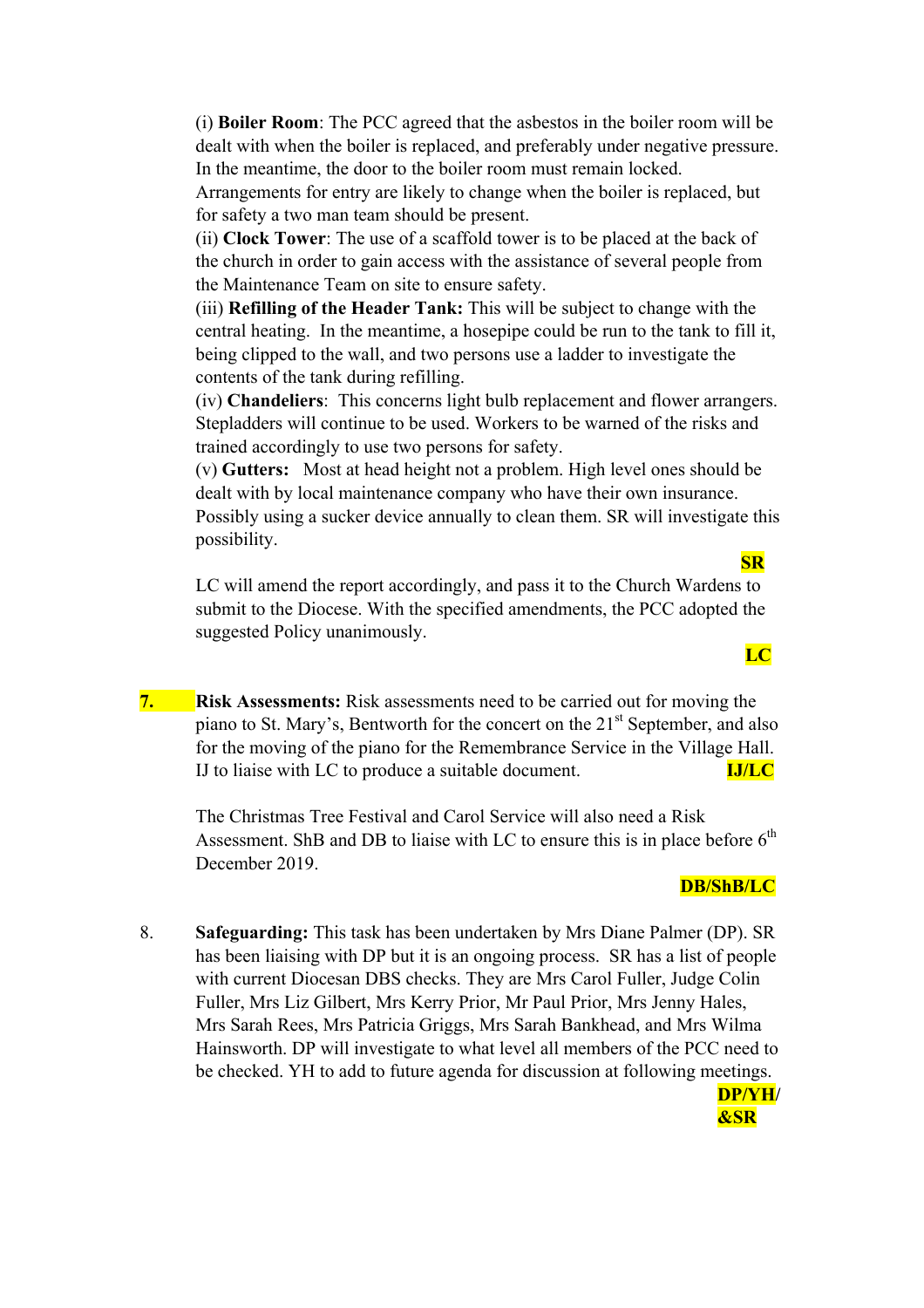# **9. Approval of PCC Minutes held on 21.05.19:** No amendments**.** Signed by AL as a true record.

**Approval of PCC Minutes of the 22.07.19:** Were amended as follows: 1) Addition under Section 6. Finance, Asbestos Report (£250.00) being paid from the Fabric Fund. 2) Addition under Section 7. FOSAC, the PCC reviewed the new Constitution from the new FOSAC Committee and agreed it. PCC approved the amendments. Amended by hand, and signed by AL. Matters outstanding are being dealt with under other headings.

## **10. Church Wardens' Report:**

AL said that she was still intending to have a coffee morning at some point in the near future, but that had not been possible so far due to holidays and church works.

Concerning the bench or tree for Eileen Charlesworth, the publicans would now prefer a bench. However, the parish council have agreed a tree may be planted on the new development. IJ said that there were already a number of benches in the current church yard and that we were in danger of having too many. Other members agreed a tree might be better. SR is liaising with members of the Castle Pub to resolve this issue.

The Parish Council have sent a comprehensive report with map of what they will up keep in the churchyard. SR to continue liaising with Council. **SR** 

With regard to the Faculty Application(s) these are still ongoing. Once the heating arrangements have been finalised and any other works are decided upon according to quotes, a meeting will be arranged between the Church Wardens and the Architect to put in a faculty to the Diocese. The churchwardens reported that Peter Fenwick will take a look at the possibility of grants to help with the cost of the works once things have been finalised and the faculty put in.

## **11. Social Committee Update**

ShB said that at their recent meeting the social committee had decided to cancel the next social event on  $5<sup>th</sup>$  October as the Harvest Supper was the following day  $(6<sup>th</sup> October 2019)$ . This lunch is provided by the PCC not the Social Committee. DB said that she would look into arrangements for this. DB will also provide a sign-up sheet for this Sunday's service. It was suggested that Rev. Ingrid Owen-Jones could give her talk about poverty in Calcutta. **DB**

Future dates of social events include: The Jumble Sale 12/10/19; The St. Andrew's Concert 24/11/19; Carols in the Churchyard/Christmas Tree Festival 6/12/19 and Burns Night, next year 25/1/20.

## **12. Music Committee Update**

PB wished to thank the choir for supporting the benefice services at Medstead, Bentworth, and Lasham. Positive comments have been received.

#### **SR/AL**

# **AL**

**SR**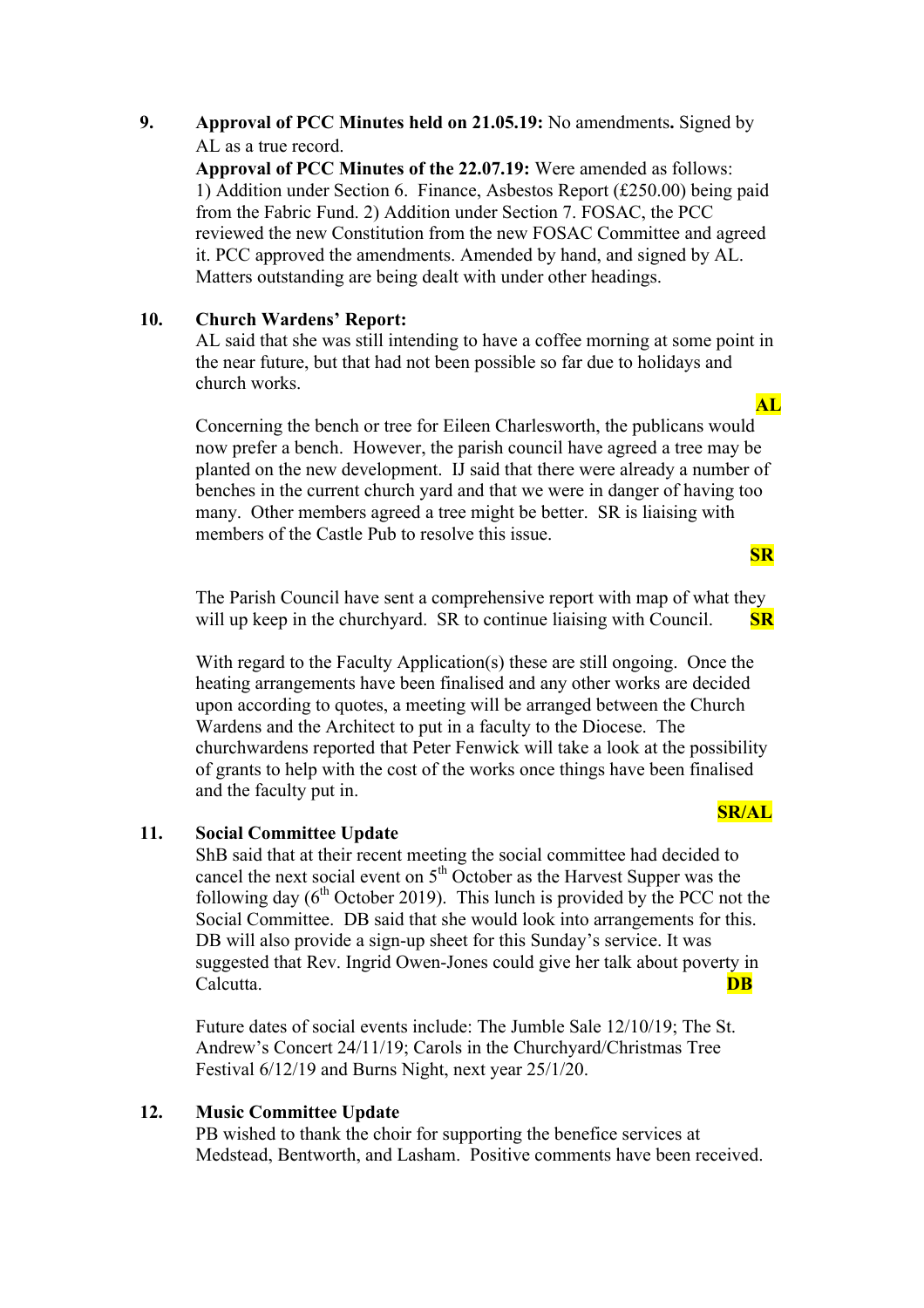CF has agreed to play the organ on Christmas day, but an organist has not yet been found for the Midnight services at Medstead and Bentworth. PB will be absent in Yorkshire from Christmas Eve until Boxing Day.

PB suggested that Members support the upcoming music events at Bentworth (The Equinox Concert) on the 21st September at 7pm and the annual St. Andrew's Concert on 24th November, 2019.

#### **13. Treasurer's Report:**

The Treasurer of FOSAC, Richard Lacey, regretfully has had to stand down from this post due to an increased workload with other commitments. Churchwardens will investigate willing possible replacements.

#### **SR/AL**

Mrs. Lesley Chapman, a local accountant, has agreed to act as Independent Financial Examiner (IFE) for the Church accounts. Her professional fee is £100.00 and she has intimated that she will donate this fee to Christians Against Poverty (CAP). This appointment proposed by ShB and seconded by SR.

(i) **Financial Update, January-August 2019**. WH handed out an 8 month Income and Expenditure Statement that she had prepared. Income has been received promptly from all sources. There are many items of expenditure in the pipeline, mostly relating to Church maintenance, repair and updating the present heating system. Various items have also been highlighted in the Quinquennial Report as a requirement, and these are receiving attention.

## (ii) **Planned Giving**

The Treasurer gave an explanation on Planned Giving. The two recognised schemes attract a total of 27 regular planned donations. The Parish Giving Scheme (PGS) is a highly effective and efficient scheme and Gift Aid is collected on our behalf, donations and tax recovered is paid direct into the Church bank account. The Standing Order scheme, including CAF, means donations come direct into the Church bank account and Gift Aid is recovered, if appropriate, by WH. In addition, a substantial annual donation is generously given. Some members of St. Andrew's have customarily used the white envelope scheme for their regular giving when they attend Church. Gift Aid can be recovered by WH where appropriate. The Treasurer explained that a Stewardship Campaign is required in 2020, to encourage and enhance "planned giving" by a broader base. All members of the PCC would be involved in this campaign.

(iii) **Common Mission Fund (CMF):** WH explained the recent revised request for the CMF from the Diocese. The figure for 2020 for Medstead is recommended at £25869.66 and is based on Medstead being designated Affluence Band G (the highest) and the Community of Worshippers' figure of 36.25. A two-page document, with suitable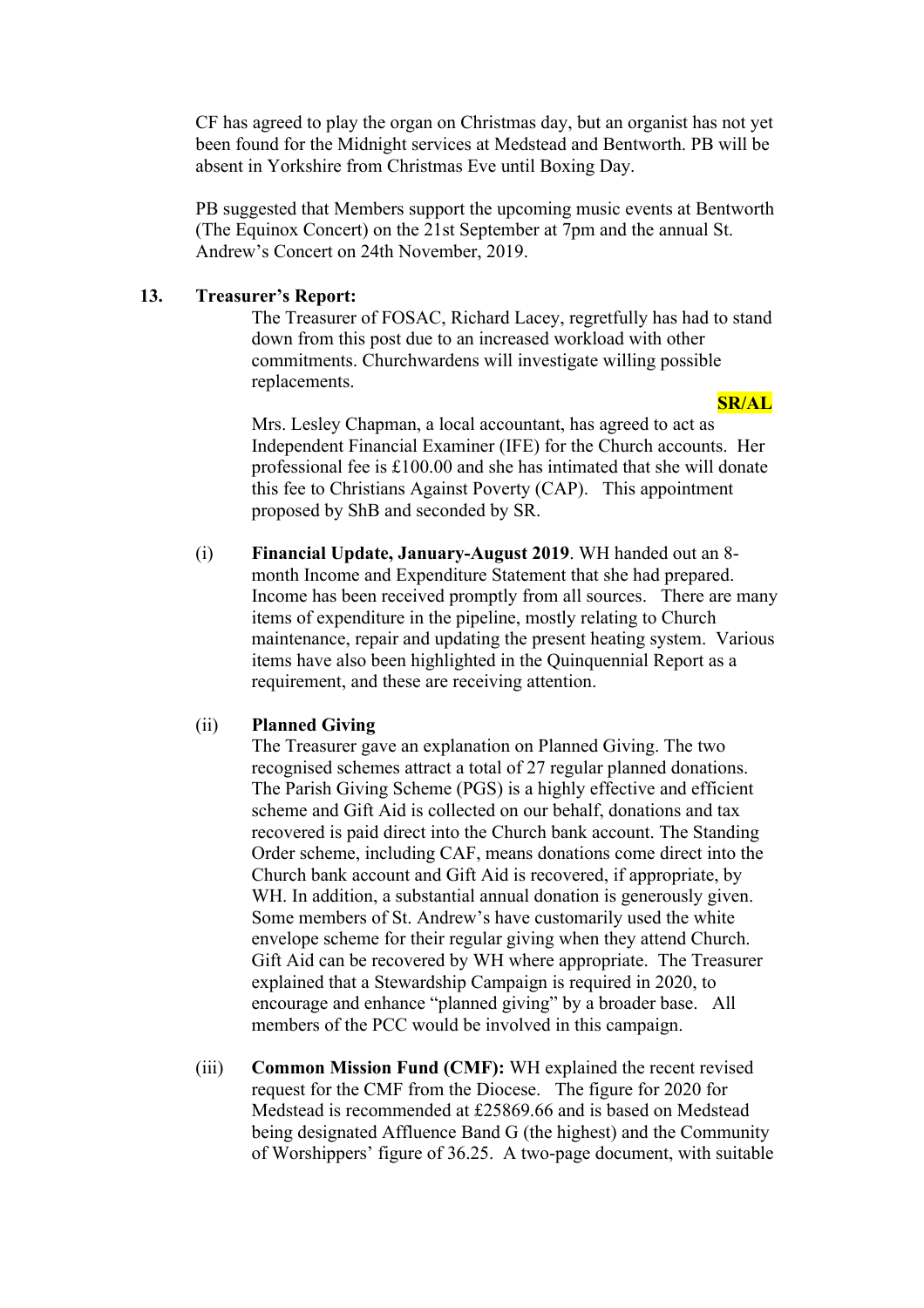illustrations, was circulated and explained. The PCC accepted these figures for 2020.

#### **(iv) BLMS:**

This is a shared expense account between the four Churches in the Benefice and ably administered by the Treasurer of Bentworth. The PCC would like to review its allocated ratio, possibly in line with the present CMF values, in consultation with Canon Ed, on his return from sabbatical. The Treasurer was requested to obtain the views of the other Church Treasurers.

#### **(v) Gift Aid:**

The Treasurer announced that the handover of Gift Aid has been completed. A vote of thanks was given to Gay Howard for all her hard work, over many years, as Gift Aid Secretary. A gift voucher was presented to her in appreciation of her services in enhancing the income to the Church.

(vi) **Sundry Items:** Asbestos (later item.)/Heating (later item) The expenditure for the associated work relating to asbestos in the Boiler Room has been authorised to be paid from the Fabric Fund. The new Heating system expenditure and associated costs, when finalised, have been authorised to be paid from the Fabric Fund.

#### **14. Correspondence:** None received.

**15. Asbestos:** AL has had two quotes for the removal of the asbestos. LC, AL and SR will meet to discuss these. The Fabric Fund is to be used towards the asbestos removal.

## **LC, AL & SR**

## **16. AOB:**

**(i) Keyholders' List & Declarations:** ShB has had some signed and returned. She will keep them for now until a place can be found in the filing cabinets in The Hub for them.

#### **ShB & SR**

(ii) **Lone Worker's Policy:** Copy of policy to be emailed to all parties on rotas that may work alone in the Hall or Church. SR will send to Flower Arrangers and Cleaners on their rotas, and StB will send a copy to those on the Maintenance Rota and Key Rota.